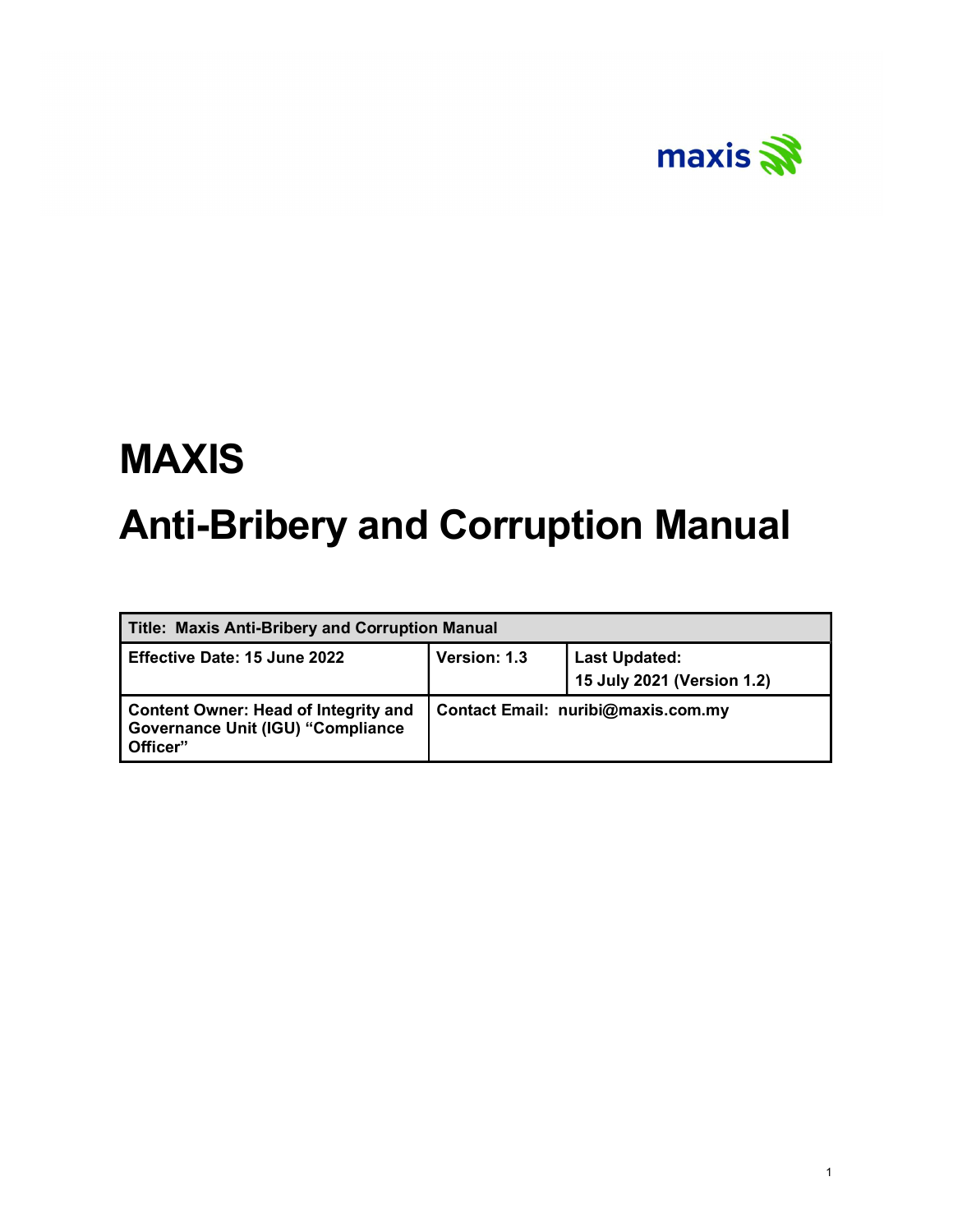## Maxis Anti-Bribery and Corruption ("MABC") Manual

## 1. General

## (a) Policy statement

Maxis Berhad and its group of companies ("Maxis") are committed to conduct their business professionally, ethically and with the highest standard of integrity. Maxis practices a zerotolerance approach against all forms of bribery and corruption, and upholds all applicable laws on anti-bribery and corruption.

This policy applies to all Maxis business dealings and relationships. The Maxis Code of Business Practice, MABC system, policy and procedures and Maxis Integrity and Compliance framework (MICF) apply throughout Maxis and reflect Maxis' commitment to zero tolerance approach against all forms of bribery and corruption and upholds all applicable laws on antibribery and corruption.

The Board and management of Maxis are committed to implementing and enforcing effective and robust policies and procedures to prevent, detect, respond, monitor and eliminate bribery and corruption to the continual improvement of the MABC system and related Anti-Bribery Management System. Integrity and Governance Unit headed by the Compliance Officer is assigned with the responsibility to oversee the implementation of MABC system/Anti-Bribery Management System with direct access to the Board and management of Maxis for issues relating to bribery and corruption. Maxis employees and others acting for or on behalf of Maxis are strictly prohibited from directly or indirectly soliciting, accepting, or offering bribe in relation to Maxis' business and operations. Maxis employees who fail to comply with the I Know - Maxis Code of Business Practice, MABC system and related Anti-Bribery Management System will be subjected to the appropriate disciplinary measures.

Maxis provides avenues for all Maxis employees and members of the public to make reports on any improper conduct within Maxis is governed by the I Know - Whistleblowing Policy and Maxis Whistle Blowing Policy respectively.

### (b) Overview

In line with Maxis' policy against bribery and corruption, Maxis has put in place the Maxis Anti-Bribery and Corruption System ("MABC System") to consolidate and manage policies and processes in relation to bribery and corruption risks in Maxis.

This Maxis Anti-Bribery and Corruption Manual ("MABC Manual"):

- aims to set out the main principles, policies and guidelines upon which Maxis practices in relation to anti-bribery and corruption.
- is designed to provide reference and guidance to all persons working for and with Maxis in observing and complying with the applicable laws on anti-bribery and corruption; and
- is not meant to cover all possible situations that may arise in the course of business.

### (c) Definition of bribery and corruption

Bribery and corruption refer to the offering, promising, giving, accepting or soliciting of a benefit or gratification (eg. money, gift, reward or services) of any value which can be financial or nonfinancial, directly or indirectly, and irrespective of location, in violation of applicable law as an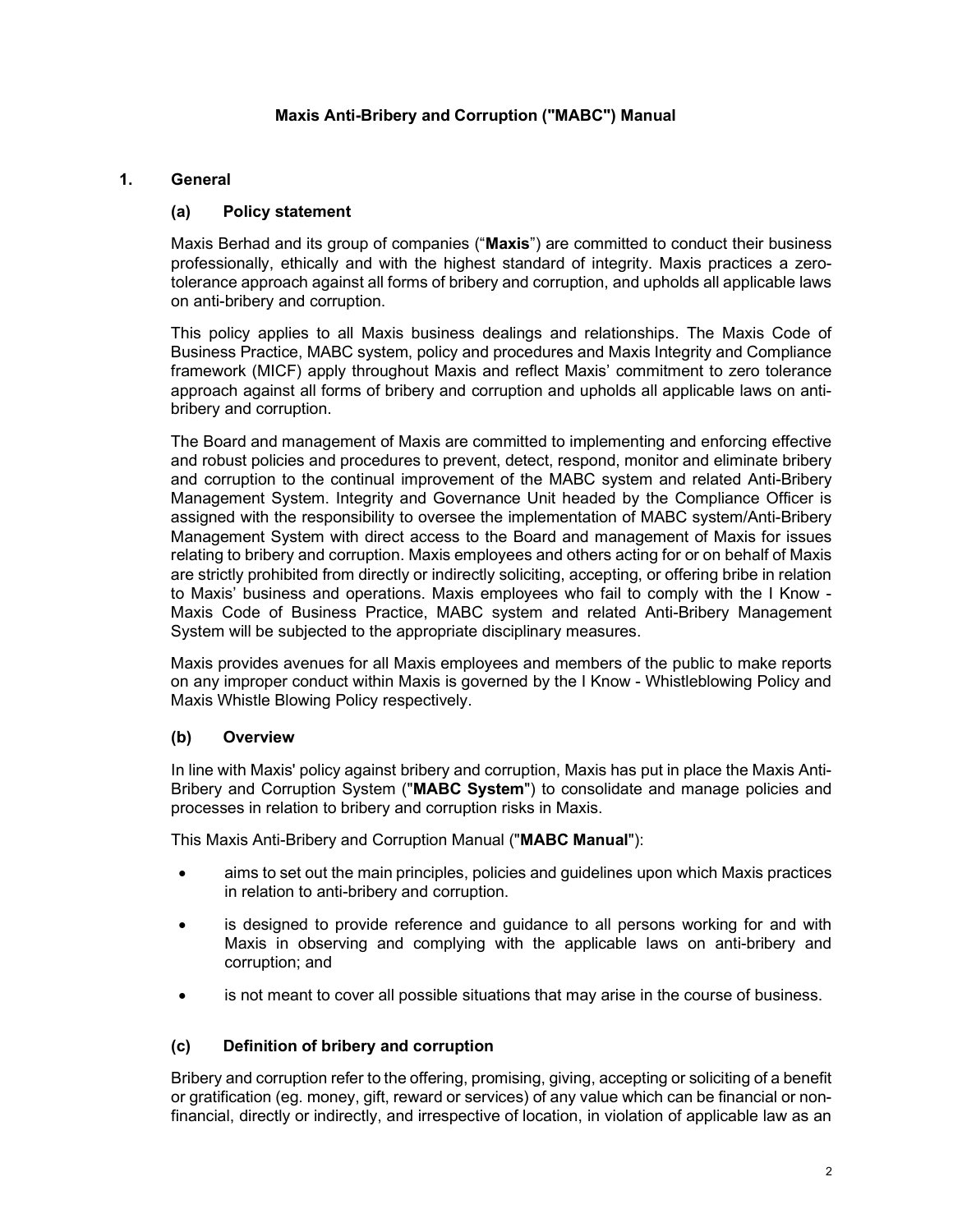inducement or reward for a person acting or refraining from acting in relation to the performance of the person's duties.

A bribe may come in the form of kickbacks, favours, gratuities, gifts, hospitality, donation, facilitation payments, preferential terms or anything of value.

### (d) MABC System/Anti-Bribery Management System Objectives

Inculcate Integrity Culture

Employees and stakeholder will understand and be more attentive to company's stance on bribery and corruption. This will reduce the likelihood of bribery and corruption as specific tools for reducing corruption and bribery are provided to everyone.

Prevention Of Bribery And Corruption

The Maxis Integrity and Compliance Framework (MICF) will facilitate the company's initiatives on prevention, identification, and management of cases of corruption and to minimize the criminal and civil action by the authority.

#### (e) Scope and application

This MABC Manual is applicable to:

- all directors and employees of Maxis;
- all third party employees, contractors, consultants and/or personnel acting on Maxis' behalf; and
- all parties or entities doing business with Maxis, including dealers, resellers, distributors, System Integrator (SI) Partner and content/digital solution providers

(collectively referred to as "Maxis Personnel").

 All Maxis Personnel are expected to comply with this MABC Manual and all applicable laws on anti-bribery and corruption.

#### 2. MABC System stakeholders

The main stakeholders in the MABC System are as follows:-

- Board of Directors;
- Company Secretary;
- Maxis Management Team;
- Compliance Officer;
- Enterprise Risk Management;
- Internal Audit;
- Finance;
- Procurement;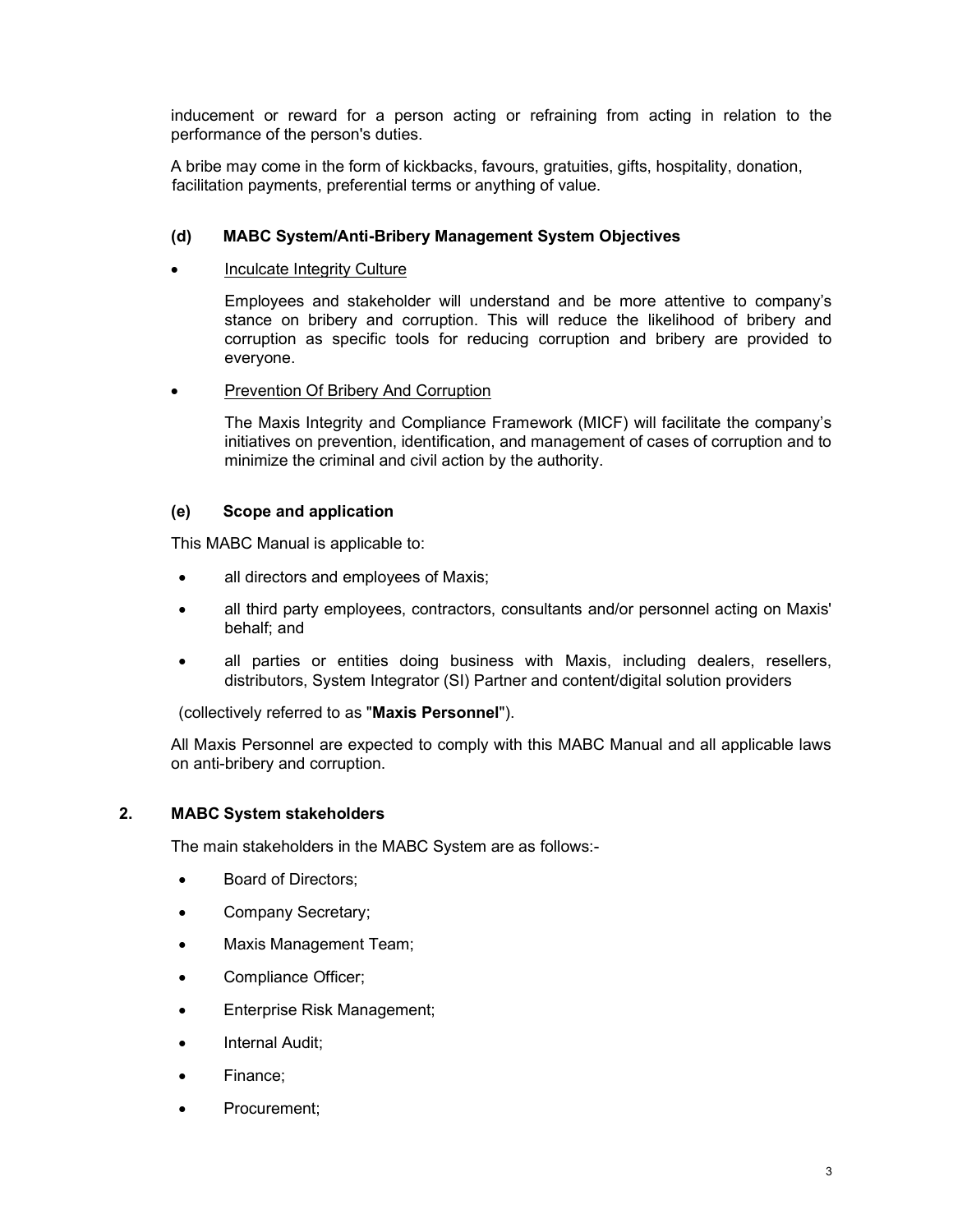- Strategic Investment;
- People and Organisation;
- Legal;
- Corporate Affairs;
- Donations Committee; and
- Information Technology ("IT")

(collectively referred to as "MABC System Stakeholders").

### 3. Gifts

As a general rule, Maxis practices a "No Gift Policy". Saved as allowed under the I Know – Gift Policy in **Annexure 1**, all Maxis Personnel, including their family members are prohibited from receiving and/or offering gifts whether directly or indirectly, and must immediately refuse and/or return such gifts.

Any gifts which:

- (a) are in the form of cash or cash equivalent, including vouchers, discounts, coupons, shares and commission;
- (b) involves parties engaged in a tender or competitive bidding exercise;
- (c) comes with a direct/indirect suggestion, hint, understanding or implication that some expected or desirable outcome is required in return for the gift; or
- (d) is lavish and/or excessive or may adversely tarnish the reputation of Maxis,

is strictly prohibited.

As set out in the I Know – Gift Policy, gifts are only permitted in the following situations:

- (a) Receiving gifts from third parties
	- (i) during official internal Maxis events or functions;
	- (ii) during official external Maxis events or functions;
	- (iii) when refusing the gift is likely to seriously offend or severely affect Maxis' business relationship with a third party, or when it is against business etiquette or is impractical to refuse such gift.

### (b) Offering gifts to third parties

- (i) during official internal Maxis events or functions;
- (ii) as an exchange of gifts during official external Maxis events or functions;
- (iii) gifts which are token gifts of nominal value with Maxis' logo as part of Maxis' brand building or promotional activities;
- (iv) gifts given in conjunction with any festive or occasion, limited to RM 250 only.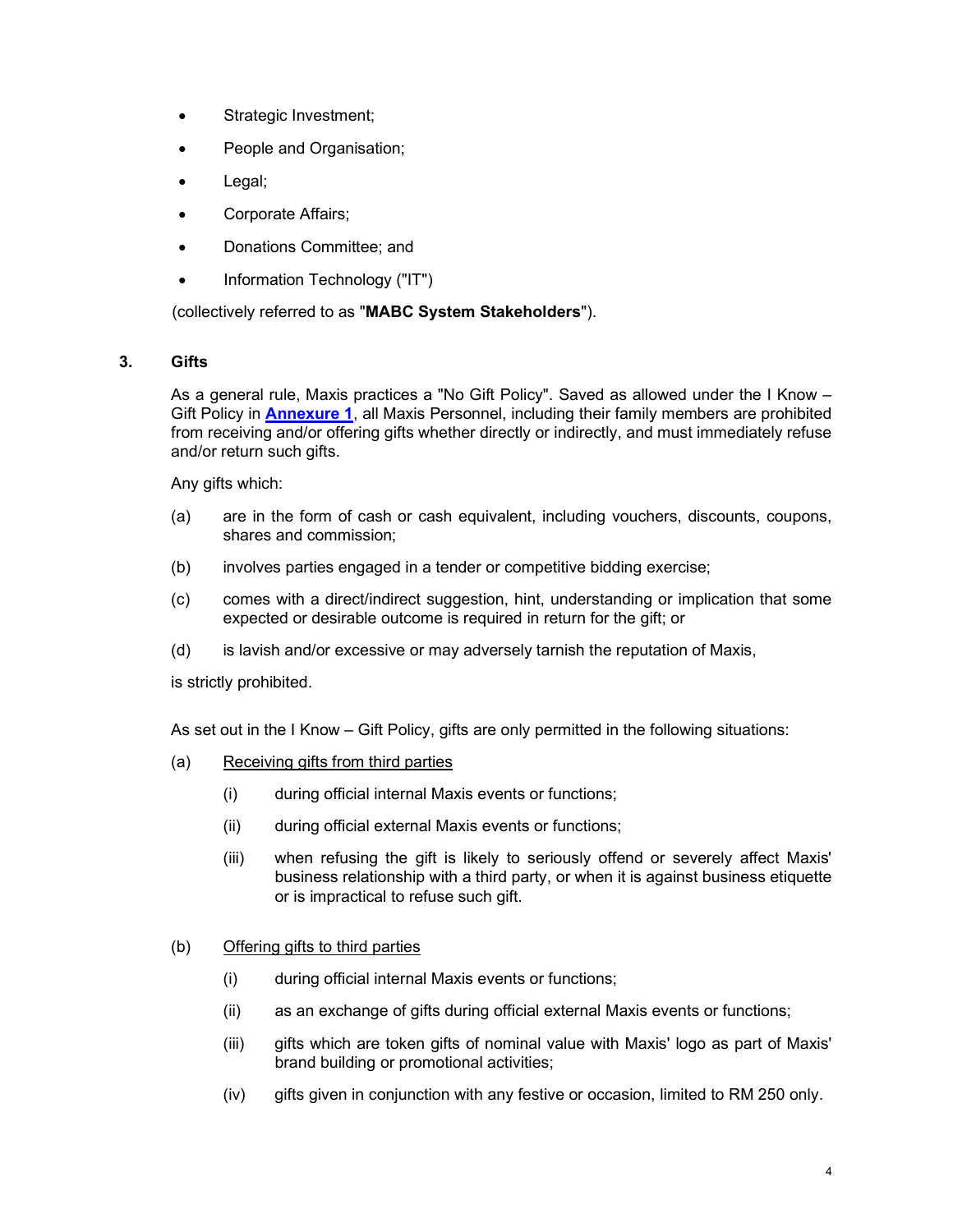Details of the guidelines and procedures can be found in the I Know – Gift Policy.

### 4. Hospitality and Entertainment

As a general rule, Maxis recognises that it is common practice to provide modest hospitality and entertainment to build and foster business relationships. However, all hospitality and/or entertainment, if received, must be unsolicited and must not be perceived as a form of bribery and must comply with the I Know- My General Claims Policy in **Annexure 2**.

As set out in the I Know- My General Claims Policy, hospitality and entertainment are subject to the following:

#### (a) Providing hospitality and/or entertainment

- (i) Each claim for hospitality and/or entertainment must not exceed (1) RM 500 per claim for employees, and (2) RM 1,000 per claim for Heads of Divisions and Directors.
- (ii) Any claims exceeding the limit in (1) and (2) must be jointly approved by the following:

| <b>Claims by:</b>                     | <b>Approved by:</b>                                      |
|---------------------------------------|----------------------------------------------------------|
| <b>Employees</b>                      | Heads of Division and Compliance<br>Officer              |
| <b>Heads of Division</b>              | <b>Chief Executive Officer and Compliance</b><br>Officer |
| Chief Executive Officer and directors | Chairman and Compliance Officer                          |

#### (b) Receiving hospitality and/or entertainment

- (i) All Maxis Personnel are prohibited from soliciting hospitality and/or entertainment.
- (ii) Maxis Personnel are allowed to receive hospitality and/or entertainment only if it is appropriate, not excess, not illegal and not given in response to or in anticipation of a favourable business decision.
- (c) Providing/receiving hospitality and/or entertainment overseas
	- (i) Any claims for hospitality and/or entertainment overseas must be jointly approved by the following:

| Claims by:                            | <b>Approved by:</b>                               |
|---------------------------------------|---------------------------------------------------|
| <b>Employees</b>                      | Heads of Division and Compliance<br>Officer       |
| <b>Heads of Division</b>              | Chief Executive Officer and Compliance<br>Officer |
| Chief Executive Officer and directors | <b>Chairman and Compliance Officer</b>            |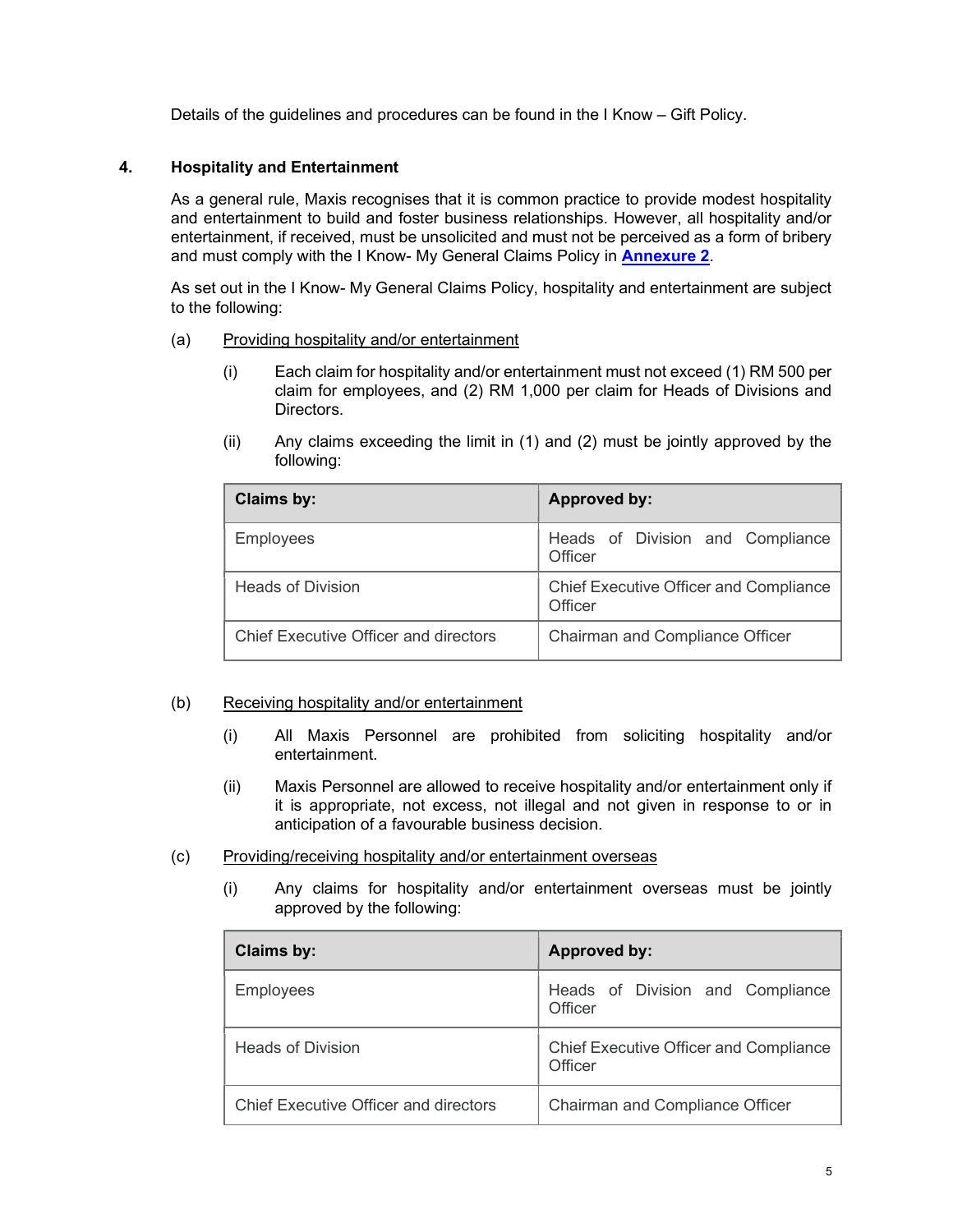#### 5. Sponsorship and Endorsement

Maxis recognises that sponsorships and endorsements can be legitimate ways of building Maxis' business and brand. All sponsorships and endorsements made by Maxis are governed by the Sponsorship & Endorsement Policy and Guidelines in **Annexure 3**.

Maxis also recognises that sponsorships and endorsements may be used a means or cover up of a bribe. As such, no sponsorship or endorsements shall be given in return for an improper business advantage or be used as a disguise for a bribe or Maxis is or may be participating in a tender.

In essence, sponsorships and endorsements made by Maxis must be aligned with the promotion of Maxis' branding and are subject to the Limits of Authority and approval of the Head of Brand & Marketing and Chief Corporate Affairs Officer.

### 6. Corporate Social Responsibility ("CSR") and Non-CSR Donations and Contributions

All CSR and non- CSR donations and contributions made by Maxis are governed by the CSR and Non CSR Donations and Contributions Policy in **Annexure 4**.

As set out in the CSR and Non-CSR Donations and Contributions Policy, all CSR and Non-CSR Donations and Contributions requests are subject to the following:

#### (a) CSR-related requests from private sector or government sector

All CSR-related requests from private sector or government for donations and contributions are subject to:

- (i) Head of Department's approval and relevant MMT's approval; and
- (ii) Chief Corporate Affair Officer's endorsement; and
- (iii) If the request is government related, CEO recommendation and GRAC's approval are required.



#### (b) Non-CSR related requests from private sector or government sector

All non-CSR related requests for donations and contributions are subject to the following:

- (i) For requests from the private sector, approvals from Head of Division and Donation Committee ("DOCO") are required;
- (ii) For requests from the government, Head of Division's endorsement, DOCO's and CEO's recommendations are required before seeking GRAC's approval.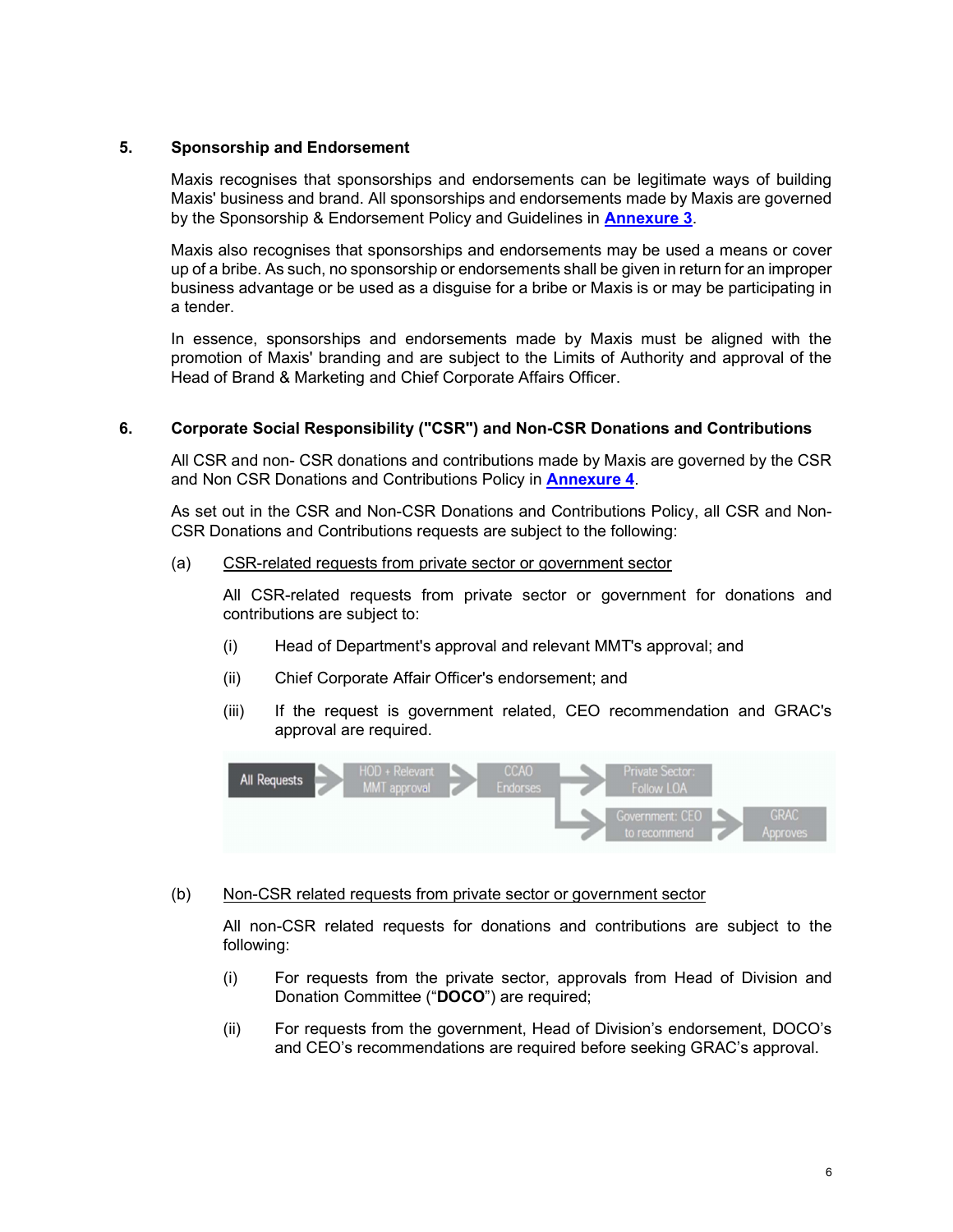

## 7. Facilitation Payment and/or Extortion Payment

### (a) Facilitation Payment

Maxis strictly prohibits accepting or giving, whether directly or indirectly, any facilitation payments.

"Facilitation payment", often referred to as "Duit Kopi" in Malaysia, is an illegal or unofficial payment made in return for services which the payer is legally entitled to receive without making such payment.

This usually occurs as a payment to a public official or person including private individuals, who has authority to grant certification, licenses, permissions or permits, in order to secure or expedite such process. It is important to note that facilitation payments do not necessarily involve cash or other financial asset, it may be in the form of any advantage with the intention to influence the public official or such person including private individuals in his duties.

When a demand for a possible facilitation payment is made, the following steps may be followed to resist and reject the demand:

- (i) take detailed notes of discussions and conversations with the official;
- (ii) state Maxis' policy and commitment against bribery and corruption;
- (iii) request for another colleague or supervisor to be present as this may discourage the official from demanding a payment;
- (iv) clarify what is being asked for and question the legitimacy of the request.
- (v) request that the official show the requirement or validity for the payments or fee that is demanded;
- (vi) if the official still demands the payment, ask to speak with the official's supervisor;
- (vii) if that is refused, reiterate Maxis' prohibition against facilitation payments and inform that no payment can be made without an official receipt;
- (viii) if the above methods are exhausted, accept the consequences of refusing the payment (such as delay in approvals or refusal of licences and approvals). DO NOT make any unofficial payments;
- (ix) report the incident to the Compliance Officer as soon as possible.
- (b) Extortion Payment

Maxis strictly prohibits the accepting or giving, whether directly or indirectly, extortion payments.

Extortion is the demanding of a gratification, whether or not coupled with a threat if the demand is refused.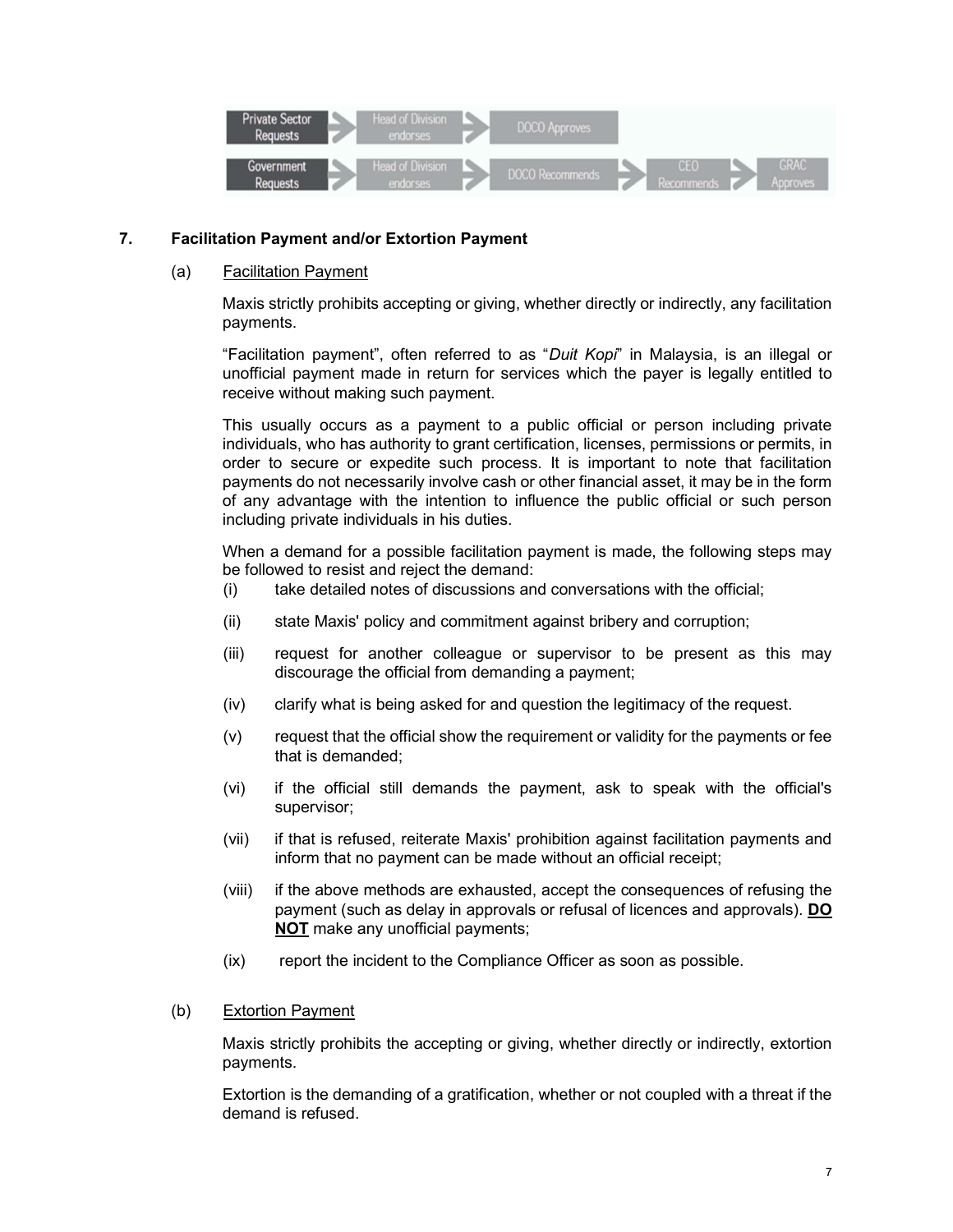## 8. Third Parties

Maxis expects all third parties doing business or dealing with Maxis to share our commitment to zero-tolerance against bribery and corruption by complying with this MABC Manual and all applicable laws on anti-bribery and corruption. All third parties are required to comply with the Code of Business Practice for Third Parties in **Annexure 5** and all other relevant policies.

It is Maxis' policy to conduct appropriate and adequate due diligence on all third parties before entering into any formal arrangements with the relevant third parties.

## 9. Employees

Maxis upholds the principle of workforce diversity, equal opportunity, non-discrimination and fair treatment in all aspects of employment. As such, the recruitment of employees shall be done in accordance with the established standards and procedures.

It is Maxis' policy that appropriate and adequate due diligence is carried out on all prospective employees.

Appropriate training on the MABC System shall also be provided upon the commencement of employment.

During the course of employment, all Maxis employees shall:

- (a) comply with this Manual, the I Know Code of Business Practice in **Annexure 6**, and all other policies/SOP/guidelines of Maxis in relation to the MABC System;
- (b) attend annual refresher trainings on the MABC System;
- (c) declare any actual or potential conflict of interest through the Employee Conflict of Interest Declaration in Annexure 7;
- (d) complete the Employee Integrity Pledge in Annexure 8; and
- (e) comply with anti-bribery and corruption laws.

#### 10. Whistleblowing

Maxis encourages all Maxis Personnel and customers to report any real, potential and/or suspected bribery or corruption.

Anyone who makes a report, complaint or disclosure about any real, potential and/or suspected bribery or corruption risk in good faith, belief and without malicious intent, is given the protection of confidentiality and will not suffer any detrimental action.

Maxis has established a whistleblowing channel known as "Ethics Hotline", which is designed to facilitate and allow all Maxis Personnel and customers to report any real, potential and/or suspected bribery or corruption. The details and procedures of the Ethics Hotline can be found in the I Know – Whistleblowing and Ethics Hotline Policy in **Annexure 9.** 

Any Maxis employees or member of the public who wishes to report improper conduct may remain anonymous.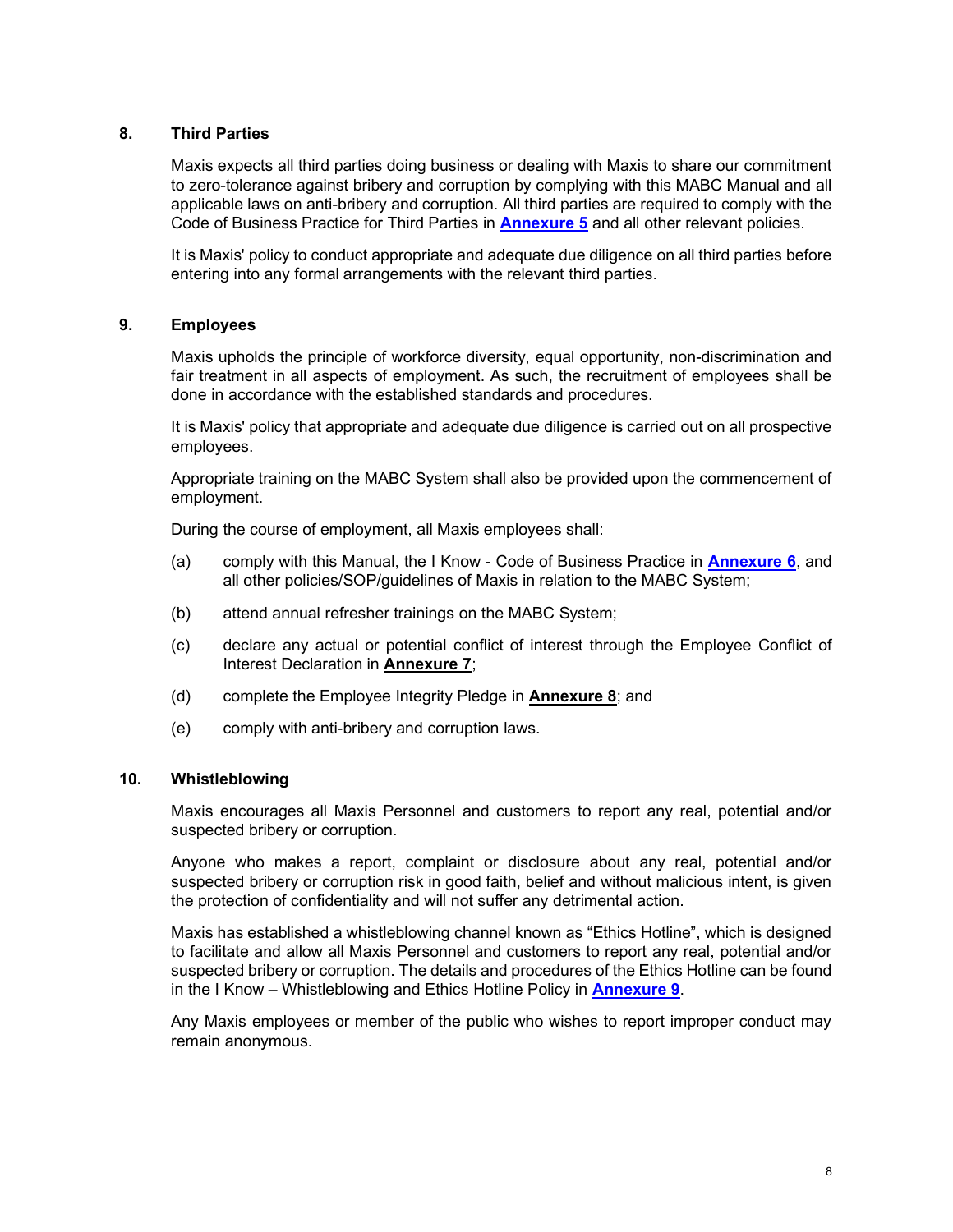#### 11. Violation and Investigation

Any conduct which is non-compliant with or in violation of this MABC Manual and/or the MABC System will be taken seriously and are subject to disciplinary actions.

Where non-compliance with or violation of this MABC Manual and/or the MABC System is detected or a complaint or report is received, an investigation may be carried out.

#### 12. Record Keeping

Record keeping is integral to the MABC System as it serves as an evidence that Maxis has taken adequate measures and proper procedures in addressing corruption risks and issues.

All MABC System Stakeholders are responsible for keeping proper documentation in their course of complying with the MABC System.

All documentation in relation to the MABC System shall be furnished to the Compliance Officer on a quarterly basis to be kept and maintained on the Intranet.

#### 13. Monitoring and Review

(a) Audit

The Internal Assurance Department oversees and monitors the performance of and compliance with the MABC System. An internal audit shall take place on an annual basis to evaluate the adequacy of the MABC System.

The findings of the audit shall be presented to the Audit and Risk Committee as well as to the Board of Directors.

#### (b) Risk Assessment

The Enterprise Risk Management ("ERM") Department facilitates the identification, assessment and management of bribery risks of Maxis. A risk assessment in relation to bribery and corruption risks shall be conducted on a regular basis.

The ERM shall record any bribery and corruption risks identified in the respective departments in the risk register.

A report on the findings of the risk assessment shall be presented to the Board of Directors for review.